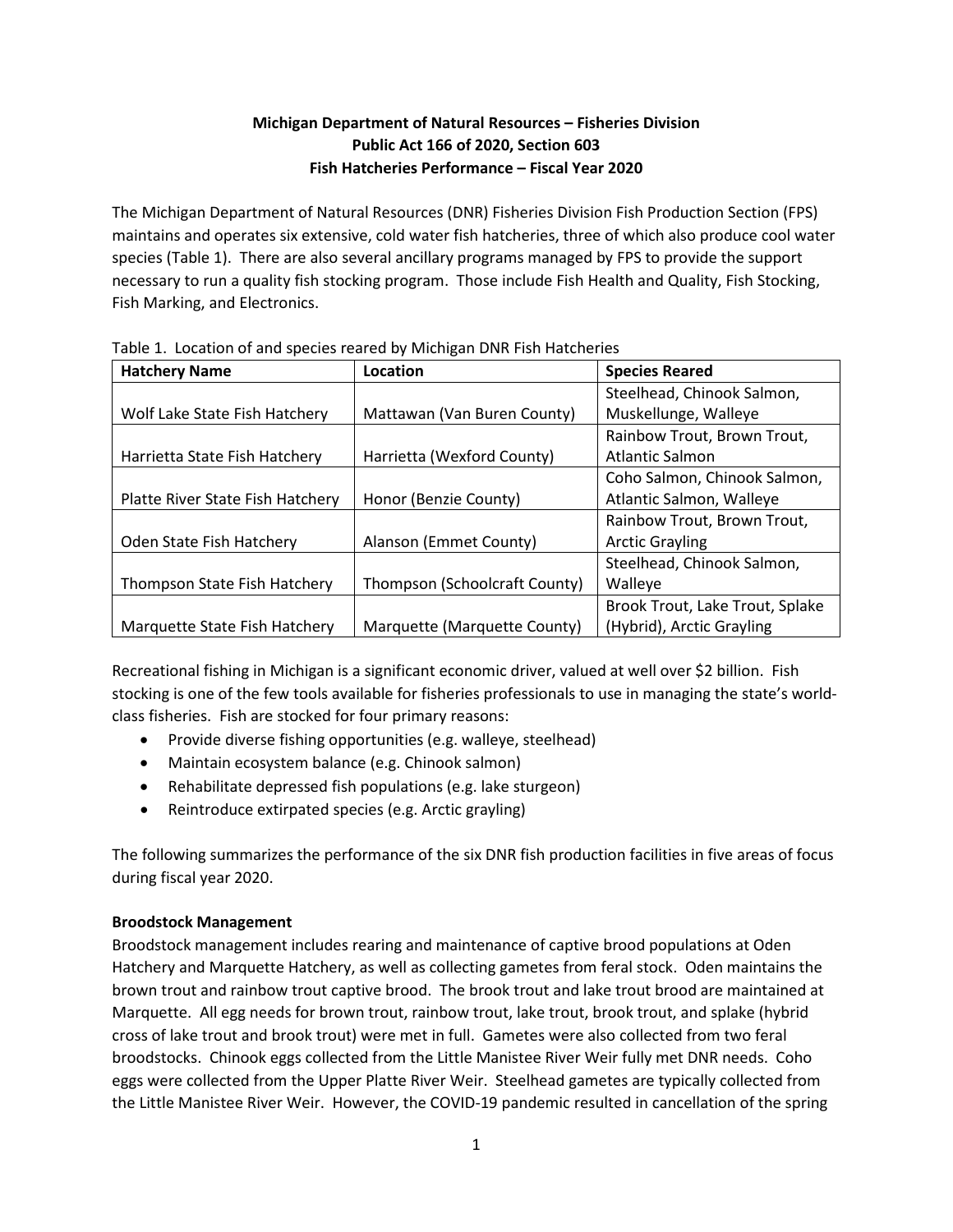2020 steelhead egg collection efforts in the interest of staff health and safety. With the exception of steelhead, all in-state egg requests were filled for cold water species, and fertilized eggs were shared with neighboring states. Atlantic salmon eggs were collected by Lake Superior State University (LSSU) from feral brood running the St. Mary's River. The cooperative agreement with LSSU supplied all eggs needed for LSSU's rearing assignment and fully filled DNR's needs.

Walleye gametes are normally collected from feral fish in the Muskegon River and Little Bay de Noc and Great Lakes strain muskellunge eggs are collected from the Detroit River. However, the COVID-19 pandemic resulted in the spring 2020 cool water species egg collection efforts being cancelled in the interest of staff health and safety.

### **Fish Rearing and Stocking**

During fiscal year 2020, more than 7.3 million fish weighing just over 645,000 pounds were produced and stocked into Michigan waters. This included seven salmonid species, one hybrid salmonid, and two cool water species. The fleet of specialized stocking trucks traveled over 85,000 miles on 368 trips stocking fish at 616 sites. Nearly 2,142 staff hours were spent stocking fish during fiscal year 2020. The COVID-19 pandemic resulted in significant decreases in stocking statistics. The lack of cool water egg collections in 2020 dropped the numbers tremendously. The reduced trips are due to a combination of fewer fish being stocked and staff efforts to consolidate stocking trips to the greatest extent practicable in the interest of staff health and safety.

## **Fish Health, Quality, and Pathogen Control**

The Great Lakes Fishery Commission's Fish Health Committee works to coordinate regional efforts in the Great Lakes basin to prevent the introduction and spread of communicable diseases among fish populations. DNR follows the protocols developed by the committee and reported in the *Great Lakes Fish Disease Control Policy and Model Program*. DNR continues to work with the Michigan State University Aquatic Animal Health Laboratory (MSU-AAHL) for all fish health inspection, diagnostic, and disease treatment recommendations. This partnership has been ongoing since 2002 and has resulted in a fish health management program that is highly respected regionally and beyond. During fiscal year 2020, there were 20 pre-stocking inspections, eight production lot diagnostic cases, 16 captive broodstock inspections, and five feral broodstock inspections. All production lots were run through a Fish Quality Assessment procedure prior to stocking. No significant deficiencies were noted.

As part of the fish health program, staff from MSU-AAHL perform an annual site inspection at each hatchery. This includes a thorough inspection of all parts of the hatchery with an eye toward identifying situations, conditions, and/or practices that put fish health at risk. Following each inspection, a debrief meeting is held with facility staff. This interaction between hatchery staff and MSU-AAHL staff is valuable, as biosecurity and general fish health practices are reinforced.

### **Fish Marking**

Marking stocked fish so that they can be identified as such by anglers or by managers during lake and stream sampling efforts is a valuable tool used by fishery managers. Each year, the DNR Fish Marking Review Committee evaluates fish marking proposals that are submitted by managers. During fiscal year 2020, there were three proposals reviewed and all were approved. Fewer marking projects than normal